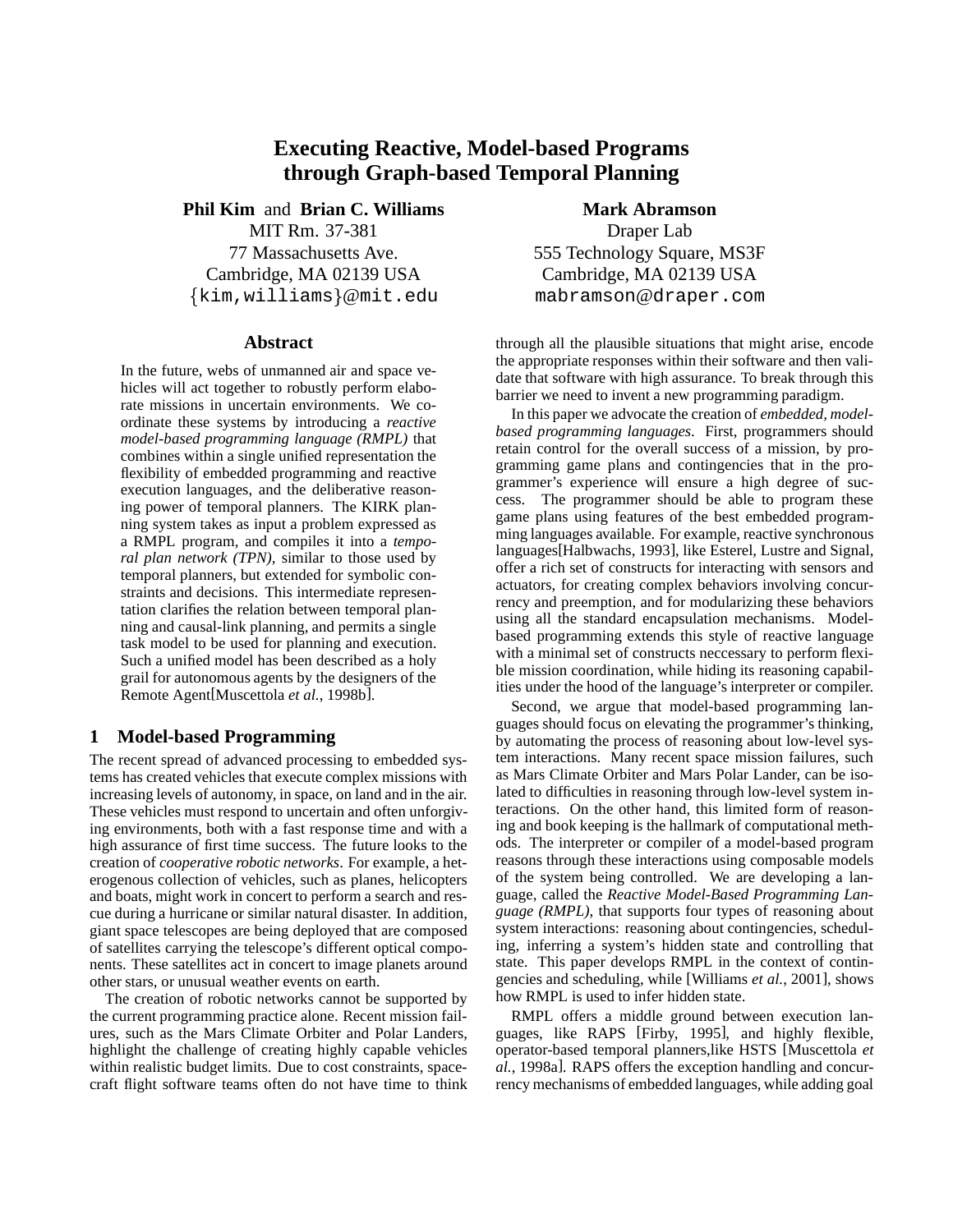monitoring, nondeterministic choice and metric constraints. However, RAPS makes its decisions reactively, without addressing concerns of schedulability and threat resolution, and hence can fall into a failure state. RMPL incorporates the forward looking planning and scheduling abilities of modern temporal planners, but can severely restrict the space of plans considered to possible threads of execution through the RMPL program. This speeds response and mitigates risk.

The paper begins by introducing a subset of RMPL that includes constructs from traditional reactive programming plus constructs for specifying contingencies and scheduling constraints. Second, we describe how *Kirk*, an RMPL-based planner/executive, compiles RMPL programs into *temporal plan networks (TPN)*, which compactly represent all possible threads of execution of an RMPL program, and all resource constraints and conflicts between concurrent activities. Third, we present Kirk's online planning algorithm for RMPL that "looks" by using network search algorithms to find threads of execution through the TPN that are temporally consistent. The result is a partially ordered temporal plan. Kirk then "leaps" by executing the plan using plan execution methods[Tsamardinos *et al.*, 1998] developed for Remote Agent[Muscettola *et al.*, 1998b]. Finally, we discuss Kirk's application to a simulated search and rescue mission.

# **2 Example: Cooperative Search and Rescue**



As part of a search and rescue mission, consider an activity called Enroute, in which a group of vehicles fly together from a rendezvous point to the target search area. In this activity, the group selects one of two paths for traveling to the target area, flies together along the path through a series of waypoints to the target position, and then transmits a message to the forward air controller to indicate their arrival, while waiting until the group receives authorization to engage the target search area.

The two paths available for travel to the target area are each only available for a predetermined window of time, which is important to consider when selecting one of these paths. In addition, the timing of the Enroute activity is bound by externally imposed requirements, for example, the search and rescue mission must complete in 25-30 minutes, with 20% to 30% of the time allotted to the Enroute activity.

Codifying the Enroute activity requires most standard features of embedded languages. There are both sequential and concurrent threads of activities, such as going to a series of way points, and sending a message to the forward air controller (FAC), while concurrently awaiting authorization. There are maintenance conditions and synchronizations. For example, the air corridor needs to be maintained safe during flight, and synchronization occurs with the FAC.

In addition to constructs found in traditional embedded

languages, we need constructs for expressing timing requirements and alternative choices or contingencies, in this example to use one of two corridors. These constructs are common to robotic execution languages[Firby, 1995]. However, they are only used reactively. Kirk must reason forward through the RMPL program's execution, identifying a course of action that is consistent.

# **3 RMPL Constructs**

To summarize, RMPL needs to include constructs for expressing concurrency, maintaining conditions, synchronization, metric constraints and contingencies. The relevant RMPL constructs are as follows. We use lower case letters, like  $c$ , to denote activities or conditions, and upper case letters, like  $A$  and  $B$ , to denote well-formed RMPL expressions:

 $a$ . Invokes primitive activity  $a$ , starting at the current time. This is the basic construct for initiating activities.

 $c$ . Asserts that condition  $c$  is true at the current time, where  $c$  is a literal. This is the basic construct for asserting conditions.

**if**  $c$  **thennext**  $A$ . Starts executing  $A$  if condition  $c$  is currently satisfied, where  $c$  is a literal. This is the basic construct for expressing conditional branches and asserting preconditions.

**do** A maintaining c. Executes A, and ensures throughout  $A$  that  $c$  occurs. This is the basic construct for introducing maintenance conditions and protections.

 $A, B$ . Concurrently executes A and B. It is the basic construct for forking processes.

 $A; B.$  Consecutively executes A and then B. It is the basic construct for sequential processes.

 $A[l, u]$ . Constrains the duration of program A to be at least  $l$  and at most  $u$ . This is the basic construct for expressing timing requirements.

**choose**  $\{A, B\}$ . Reduces non-deterministically to program  $A$  or  $B$ . This is the basic construct for expressing multiple strategies and contingencies.

Note that together,  $c$  and **if**  $c$  **thennext**  $A$  provide the basic constructs for synchronization, by specifying required and asserted conditions.  $A, B$  and  $A, B$  provide the neccessary constructs for building complex concurrent threads.

The "do maintaining" construct offers a building block for creating complex preemption and exception handling mechanisms. Note that to fully exploit these mechanisms Kirk would need to perform conditional planning. The algorithms presented in this paper only address unconditional planning. With this restriction "do maintaining" acts as a maintenance condition that Kirk must prove holds at planning time.

Using these constructs we express the Enroute activity as follows:

```
Group-Enroute()[1,u] = \{choose {
      do {
        Group-Fly-Path(PATH1_1,PATH1_2,
            PATH1_3,TAI_POS)[l*90%,u*90%];
      } maintaining PATH1_OK,
      do {
         Group-Fly-Path(PATH2_1,PATH2_2,
            PATH2_3,TAI_POS)[l*90%,u*90%];
      } maintaining PATH2_OK
```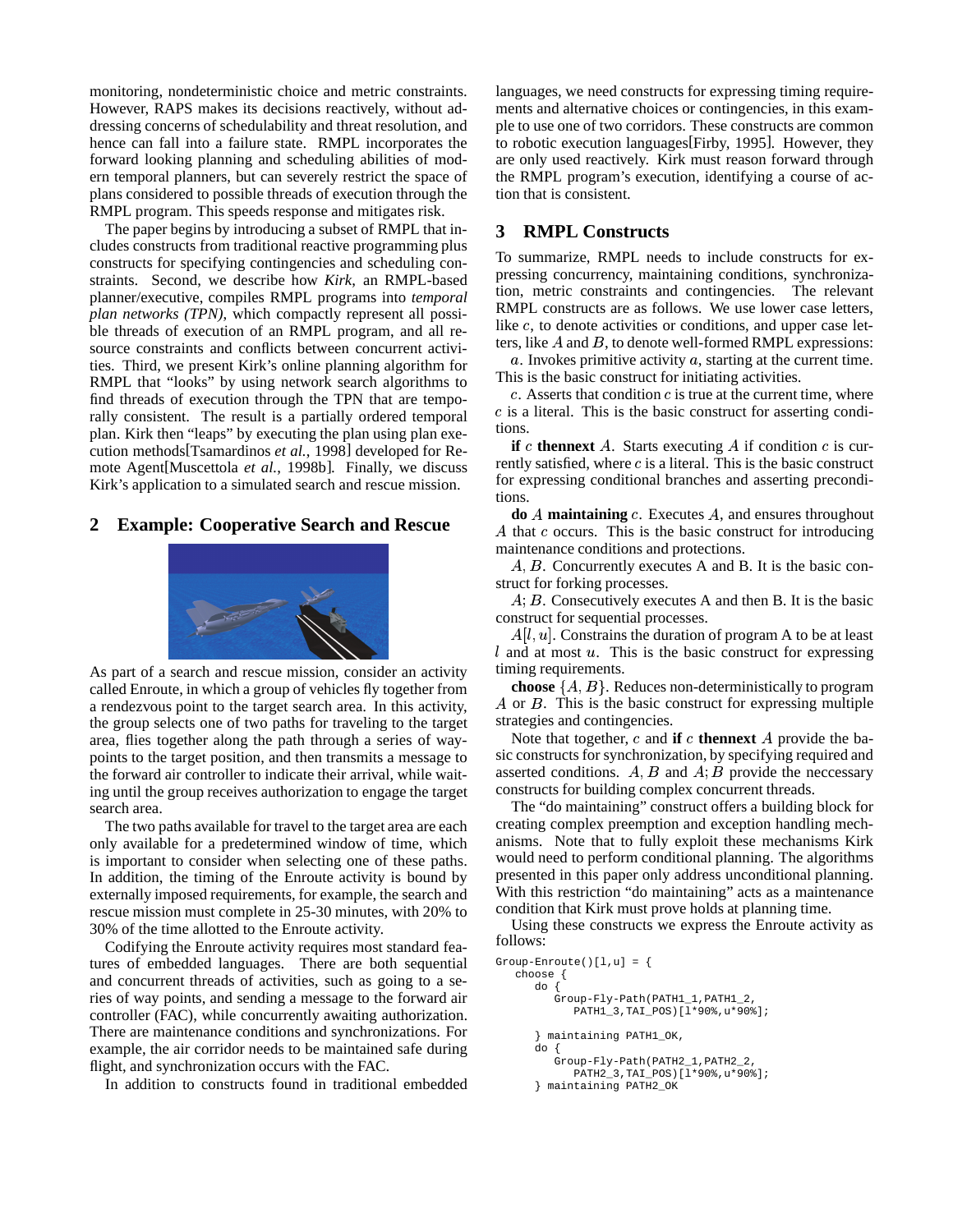```
};
   {
      Group-Transmit(FAC,ARRIVED_TAI)[0,2],
      do {
         Group-Wait(TAI_HOLD1,TAI_HOLD2)
             [0,u*10%]
      } watching PROCEED_OK
   }
}
```
The *choose* expression models the two options for flight paths. 90% of the total time of the overall maneuver is allocated to this group flight. Each flight has a maintenance condition that the flight path is okay. Arrival is transmitted to the forward air controller, and receipt of a message to proceed is concurrently monitored.

### **4 Temporal Plan Networks**

Executing an RMPL program involves choosing a set of threads of execution (*Plans*), checking to ensure that the execution is consistent and schedulable, and then scheduling events on the fly. It is essential that we generate these plans quickly. This suggests compiling RMPL programs to a plan graph, along the lines of Graphplan or Satplan [Weld, 1999], and then searching the precompiled graph. However, it is also important for the plan to have the temporal flexibility offered by a partially ordered, temporal plan. Least committment leaves slack to adapt to execution uncertainties and to recover from faults. This partial committment is expressed in temporal planning through a *Simple Temporal Network (STN)*[Dechter *et al.*, 1991]. Hence, a key observation of our approach is that to build in temporal flexibility we should build our graph-based plan representation, called a *Temporal Plan Network (TPN)*, as a generalization of an STN.

The TPN corresponding to the above Enroute program is shown below. Activity name labels are omitted to keep the figure clear, but the node pairs 4,5 and 6,7 represent the two Group-Fly-Path activities, and node pairs 9,10 and 11,12 correspond to the Group-Wait and Group-Transmit activities, respectively. Node 3 is a decision node that represents a choice between two methods for flying to the search area. The TPN represents the consequences of the constraint that the mission last between 25 and 30 minutes. It also models the decision between the two paths to the target area, and it models the restrictions that each of the paths can only be used if they are available.



A TPN encodes all feasible executions of an activity. It does this by augmenting an STN with two types of constraints: temporal constraints restrict the behavior of an activity by bounding the duration of an activity, time between activities, or more generally the temporal distance between two events. Symbolic constraints restrict the behavior of an

activity by expressing the assertion or requirement of certain conditions by activities that all valid executions must satisfy.

For example, consider some of the possible executions of the Enroute activity. One possible execution is that the group flies along path one (pair 4,5) to the target area in 420 time units (seconds in this case), transmits an arrival message to the forward air controller (11,12) for one second, and concurrently waits (9,10) for another 40 seconds to receive authorization to proceed. Another possible execution is that the group selects the second path, flies to the target area in 500 seconds, takes 2 seconds to transmit the arrival message, and is authorized to proceed immediately. If it were the case that path one was available from the time at which the Enroute activity started to at least the time that the group arrived at the target area, then the first execution is valid. This is because it satisfies both the temporal constraints on the Enroute activity, and the requirement that path one is available for the duration of the flight along it. The planning algorithm presented in the next section performs the identification of consistent activity executions.

A Temporal Planning Network is a Simple Temporal Network, augmented with *symbolic constraints* and *decision nodes*. These additions are sufficent to capture all RMPL constructs given earlier. Like a simple temporal network, the nodes of a TPN represent temporal events, and the arcs represent temporal relations that constrain the temporal distance between events. An arc of a TPN may be labeled with a symbolic constraint Tell(c) or Ask(c), as well as a duration. A Tell(c) label on an arc (i,j) asserts that the condition represented by c is true over the interval between the temporal events modeled by the nodes i and j. Similarly, an Ask(c) label on an arc (i,j) requires that the condition represented by c is true over the interval represented by this arc. For example, in the Enroute TPN, the Ask(PATH1=OK) label on the arc (4,5) represents the requirement for path one to be available for the interval of time corresponding to the interval of time between the temporal event modeled by node 4 and node 5. These Ask-type symbolic constraints allow for the encoding of conditions in the network.

Decision nodes are used to explicitly introduce choices in activity execution that the planner must make. For example, in the Enroute activity there are two choices of paths for the group to use for flying to the target area, path one and path two. The activity model captures the two choices as out-arcs of node 3 of the enroute TPN. This decision node is designated by a double outline and dashed out-arcs. All other nodes in the Enroute TPN are non-decision nodes.

# **5 Compiling RMPL to TPN**

Given a well formed RMPL expression, we compile it to a TPN by mapping each RMPL primitive to a TPN as defined below. RMPL sub-expressions, denoted by upper case letters, are recursively mapped to equivalent TPN:

 $A[l, u]$ . Invoke activity A between l and u time units.

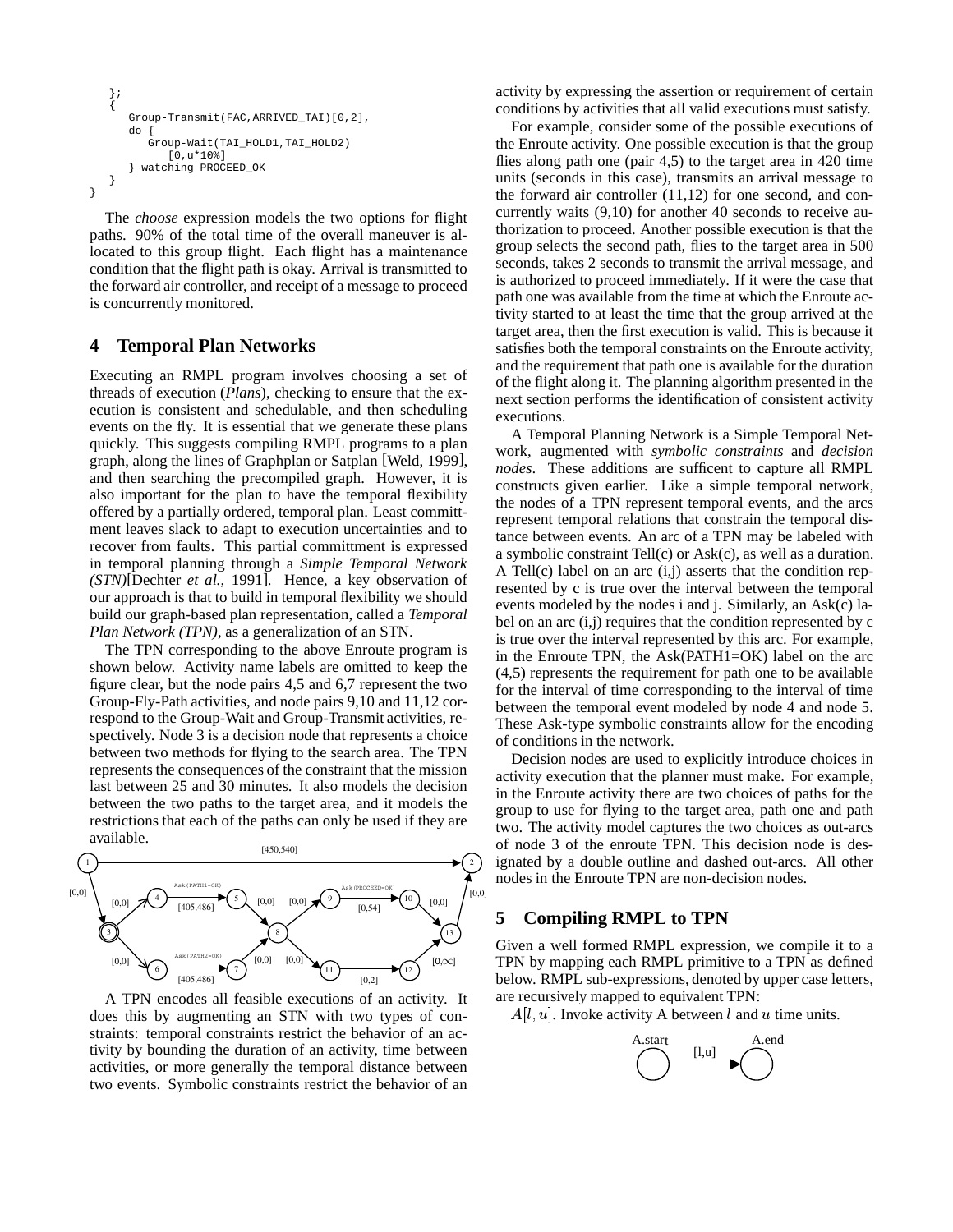$c[l, u]$ . Assert that condition c is true now until  $[l, u]$ .



**if** c **thennext**  $A[l, u]$ . Execute A for  $[l, u]$ , if condition c is currently satisfied.



**do**  $A[l, u]$  maintaining c. Execute A for  $[l, u]$ , and ensure throughout  $A$  that  $c$  occurs.



 $A[l_1, u_1], B[l_2, u_2]$ . Concurrently execute A for  $[l_1, u_1]$ and B for  $[l_2, u_2]$ .



-   $l_2, u_2$ . Execute A for  $[l_1, u_1]$ , then B for  $[l_2, u_2]$ .



 ${\bf choose}~ \{A[l_1,u_1], B[l_2,u_2]\}$  $\{a_2, u_2\}$ . Reduces to  $A[l_1, u_1]$  or  $\qquad$  $B[l_2, u_2]$ , non-deterministically.



# **6 Planning using TPNs**

After compiling an RMPL program into a TPN, Kirk's planner uses the TPN to search for an execution that is both complete and consistent. The execution corresponds to an unconditional, temporal plan. A plan is complete if choices have been made for each relevant decision point, it contains only primitive-level activities, and all activities labeled  $Ask(c)$  have been linked to a Tell $(c)$ . A plan is consistent if it does not violate any of its temporal constraints or symbolic constraints. The resulting plan is then executed using the plan runner described in [Tsamardinos *et al.*, 1998].

The input to Kirk's planner is a TPN describing an activity scenario. A scenario consists of the TPN for the top-level activity invoked and any constraints on its invocation. The following TPN invokes Enroute (nodes 1-13). In a parallel thread it constrains the time ranges over which path one is available (nodes 14-15) and over which the vehicles may perform search (nodes 16-17).



The output of the planner consists of a set of paths through the input network from the start-node to the end-node of the top-level activity. In the example the paths s-1-3-4-5-8-9- 10-13-2-e and s-14-15-16-17-e define a consistent execution. The first path defines the execution of the group of vehicles, and the second path defines the "execution" of the rest of the world in terms of the assertion or requirement of relevant conditions over the duration of the scenario. The portion of the TPN not selected for execution is shown in gray.

Planning involves two interleaved phases. The first phase resembles a network search that discovers the sub-network ,that constitute a feasible plan, while incrementally checking for temporal consistency. The second phase is analogous to the repair step of a causal link planner, in which threats are detected and resolved, and open conditions are closed[Weld, 1994].

#### **6.1 Phase One: Select Plan Execution**

The first phase selects a set of paths from the start-node to the end-node of the top-level activity. The planner handles this execution selection problem as a variant of a network search[Ahuja *et al.*, 1993] rooted at the start-node of the TPN encoding of the top-level activity.

### **Searching the Network**

Recall that each node of a TPN is either a decision node or a non-decision node. If a plan includes a non-decision node with multiple out-arcs, then all of these arcs and their tail nodes must be included in the plan. If a plan includes a decision node with multiple out-arcs, then the arcs represent alternate choices, and the planning algorithm selects exactly one to be included in the plan.

Network search completes only when all paths reach the end-node of the top-level activity, and the subnetwork of the TPN, defined by these paths, is temporally consistent. This corresponds to testing consistency of an STN[Dechter *et al.*, 1991], as discussed in the next section.

The first phase of planning is summarized by the *Modified Network Search algorithm,* shown below. The set A, is the set of active nodes, which are those nodes whose paths have not yet been fully extended. The sets SN and SA are the sets of selected nodes and selected arcs, respectively:

```
1 Modified-Network-Search( N )<br>2 A = { start-node of N };
```

```
A = \{ start-node of N \};
```

```
3 SN = { start-node of N };<br>4 SA = { };
```

```
5 While ( A is not empty )
```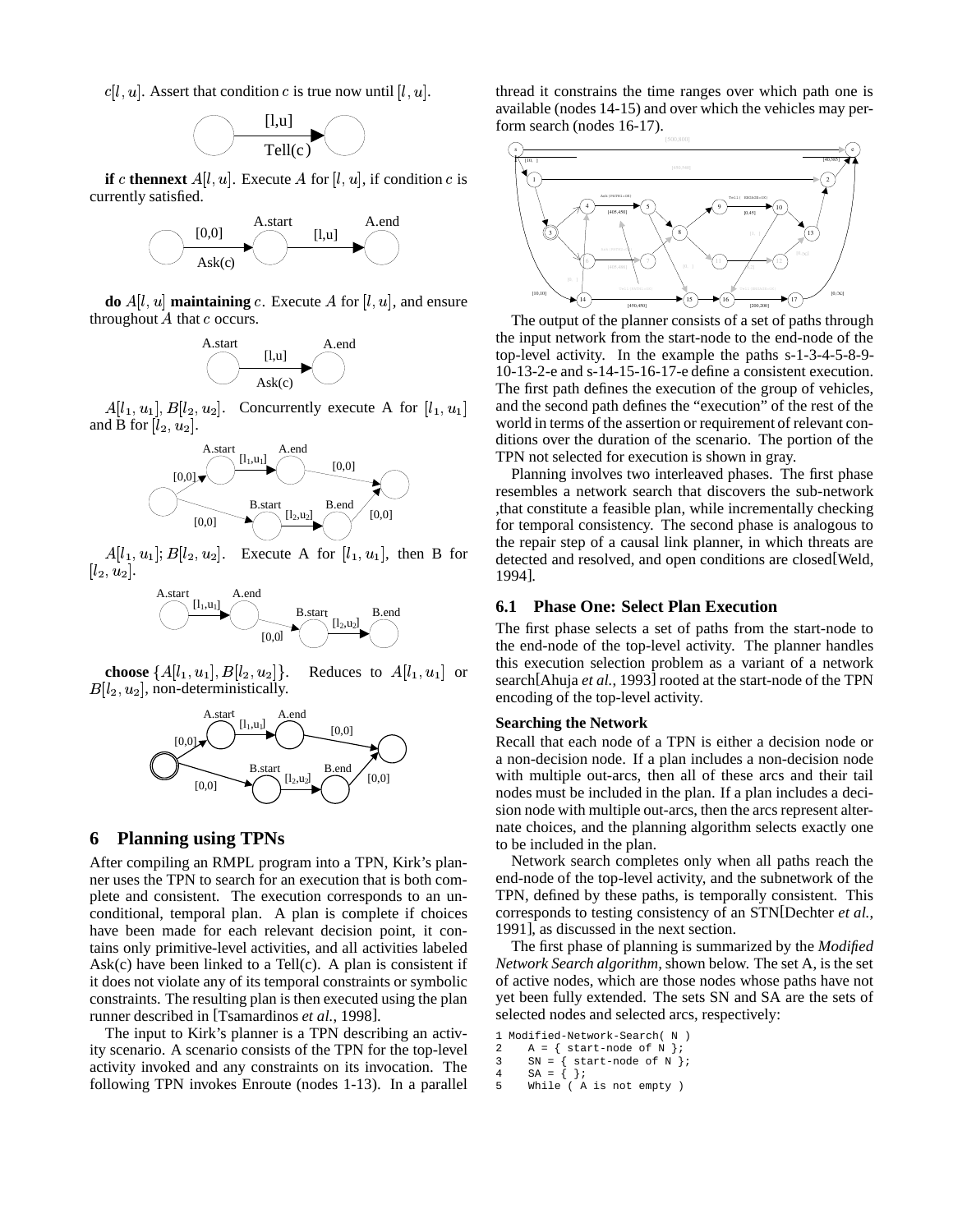```
6 Node = Select and remove a member of A;
7 If ( Node is a decision-node )<br>8 Arc = Select any unmarked c
8 Arc = Select any unmarked out-arc of Node and<br>9 Mark Arc and
9 Mark Arc and<br>10 Madd Arc to
              Add Arc to SA;
11 If (tail of Arc is not in SN )<br>12 Add tail of Arc to A and SN;
12 Add tail of Arc to A and SN;<br>13 End-If
              End-If
14 Else<br>15 F
              For each Arc that is an out-arc of Node
16 Mdd Arc to SA;<br>17 1f (tail of A
                  17 If ( tail of Arc is not in SN )
18 Mdd tail of Arc to A and SN;<br>19 End-If
19 End-If
20 End-For<br>21 End-Tf
          End-Tf22
23 If ( Cycle-Induced(SN, SA) )<br>24 If ( Not(Temporally-Consi
24 If ( Not(Temporally-Consistent(SN, SA)) )<br>25 Backtrack(SN, SA, A);
                 Backtrack(SN, SA, A);
26 End-If<br>27 End-If
          End-If
28 End-While
29 End-Function
```
The algorithm extends an active node at each iteration. Decision nodes are treated by extending the path along one out arc (lines 8-13), while non-decision nodes are treated by branching the path and extending along all out arcs (lines 15- 20). At the end of each iteration of the main While-loop, the modified network search tests for temporal consistency (lines 24-26). If the test fails, then the search calls Backtrack(..) in line 25, which reverts SN, SA, and A to their states before the most recent decision that has unmarked choices remaining, and selects a different out-arc. While for simplicity this explanation uses chronological backtracking, a wealth of more efficient search algorithms can be applied.

Note that it is not necessary to check temporal consistency after every iteration of the While-loop, since as long as no cycles are induced in the network, there is no way for a temporal inconsistency to be induced. Determining whether a cycle has been created can be done for each arc that is selected by checking whether the arc's tail node has already been selected. Since this can be done in constant time, it is significantly more efficient in practice than testing temporal consistency after every iteration, although it doesn't impact worst case complexity.

Also note that the algorithm stops extending a path when it encounters a node that is already in SN. The fact that this node is already in SN implies that two concurrent threads of execution have merged.

Finally, after the modified network search completes, the selected nodes and arcs define a set of paths from the startnode to the end-node of the top activity.

#### **Example:Searching the Enroute Network**

To illustrate the modified network search, we return to the Enroute input network, where node 1 is the start-node and node 2 is the end-node:



Initially, node 1 is selected, which is indicated by its darker shade, and it is active. In the first iteration, Kirk chooses node 1 from the set of active nodes, and since node 1 is not a decision node, it selects all out-arcs and adds their tails to the selected and active set. This continues until both node 5 and node 15 are selected:



At this point, the modified network search chooses node 5 from the active set. Since node 5 is a decision node, the algorithm must choose either arc  $(5,7)$  or arc  $(5,10)$ . It selects arc (5,7) and continues extending until it reaches the following:



Note that arc (14,2) is selected, forming the cycle, 1-3-4-5- 7-8-9-6-13-14-2-1,so the algorithm checks for temporal consistency. In this example, this selected sub-network is temporally inconsistent, so the algorithm backtracks to the most recent decision with open options, which is Node 5. Out-arc (5,10) has not yet been tried, so it is selected and the path extend to the end-node. Finally a path through arc (15,16) is found to the end-node, resulting in the temporally consistent sub-network:



#### **Checking Temporal Consistency**

To check temporal consistency we note that any subnet of a Plan Network, minus its symbolic constraint labels, forms a Simple Temporal Network. Hence temporal consistency can be checked using standard methods for Simple Temporal Networks [Dechter *et al.*, 1991]. Recall that an STN is consistent if and only if its encoding as a distance graph contains no negative cycles [Dechter *et al.*, 1991]. There exist several well known algorithms for detecting negative cycles in polynomial time. The Bellman-Ford algorithm [Cormen *et al.*, 1990] can be used to check for negative cycle in  $O(nm)$  time, where m and  $n$  are the number of arcs and nodes in the distance graph, respectively. This algorithm only needs to maintain one distance label at each node, which takes only  $O(n)$  space. A variant of this algorithm is used by HSTS [Muscettola *et al.*, 1998a] for fast inconsistency detection.

The algorithm we use in the Kirk planner is a variant of the generic label-correcting single-source shortest-path algorithm [Ahuja *et al.*, 1993], which takes  $O(nm)$  worst-case asymptotic running time, but performs faster in many situations. This algorithm also requires only  $O(n)$  space. Space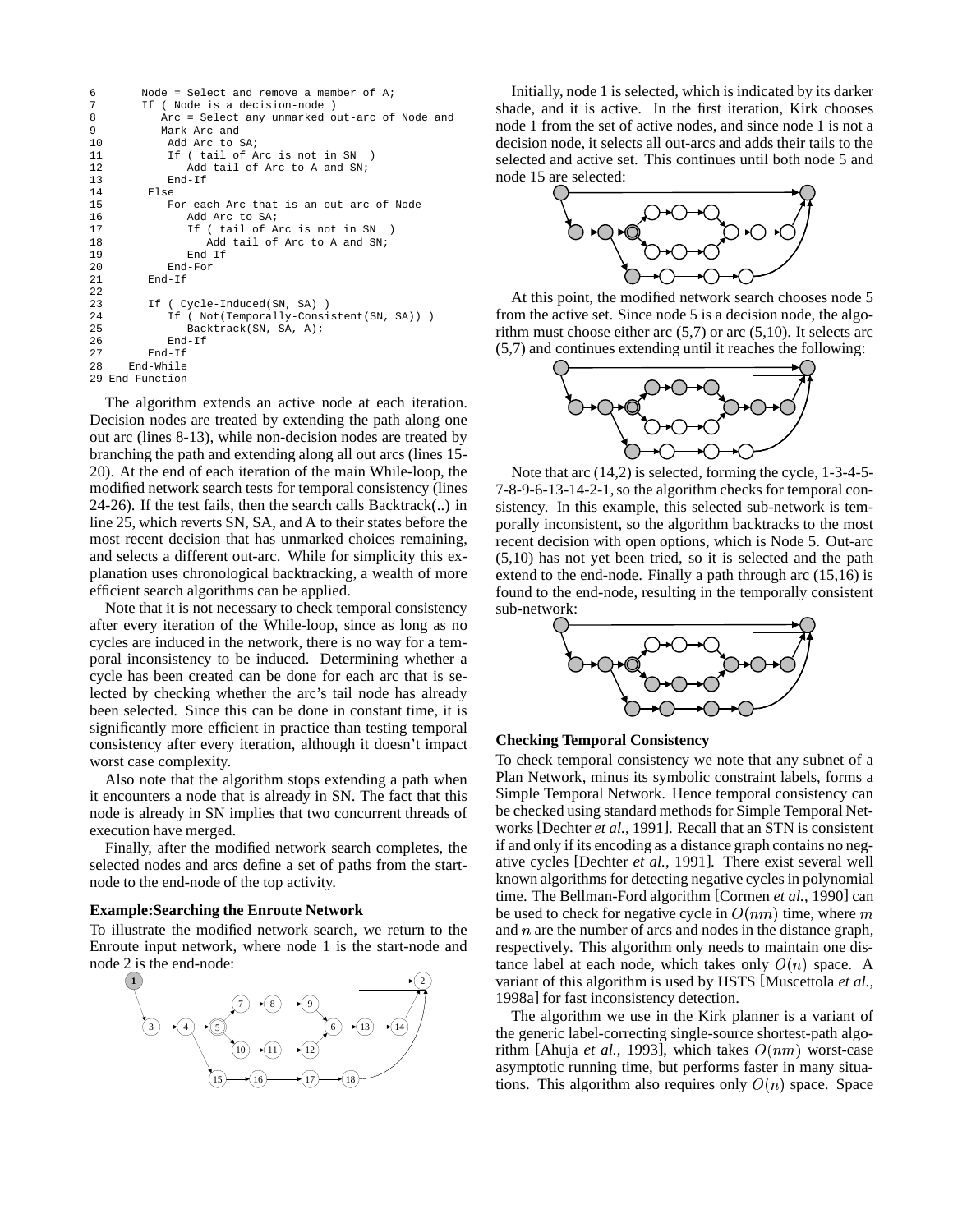precludes a more detailed development.

#### **6.2 Phase Two: Threats and Open Conditions**

Symbolic constraints– Ask(c) and Tell(c) – are handled analogous to threats and open conditions in causal link planning[Weld, 1994]. Two symbolic constraints conflict if one is either asserting (by using Tell) or requesting (by using Ask) that a condition is true, and the second is asserting or requesting that the same condition is false. For example,  $Tell(Not(c))$  and  $Ask(c)$  conflict. An open condition in a TPN appears as Ask constraints, which represent the need forsome condition to be true over the interval of time represented by the arc labeled with the Ask constraint.

#### **Resolving Threats**

To detect threats the planner computes the feasible time bounds for each temporal event (node) in the network, and then uses these bounds to identify potentially overlapping intervals that are labeled with inconsistent constraints. These bounds can be computed by solving an all-pairs shortest-path problem over the distance graph of the partially completed plan. Kirk uses the Floyd-Warshall algorithm for computing all-pairs shortest paths. We are currently evaluating Johnson's algorithm which runs in  $O(n^2 \log(n) + mn)$ , or  $O(n^2 \log(n))$ if  $m = O(n)$ .

Once these feasible time ranges are determined, the planner detects which arcs may overlap in time. If there are two arcs that may overlap and that are labeled with conflicting symbolic constraints, then they are resolved by ordering the intervals, if possible.

These interval pairs need to be identified efficiently. Kirk maintains an interval set data structure for each proposition p that keeps track of all intervals that assert or require p or  $\frac{1}{2}$ its negation. In order to identify threats, the planner need only check each interval set for threats. This takes  $O(st^2)$   $\equiv$ asymptotic running time, where  $i$  is the maximum cardinality over all interval sets, and performs much better in practice because the interval sets typically have few elements. More sophisticated indexing schemes may improve performance, such as interval tree structures [Cormen *et al.*, 1990].

A threat is resolved by introducing temporal constraints. Each threat consists of two arcs that represent intervals of time that may overlap. To resolve threats we introduce a constraint that forces an ordering between the two activites, similar to promotion and demotion in classical planning[Weld, 1994]:



#### **Closing Open Conditions**

An open condition is represented by an arc labeled with an Ask constraint, which represents the request for a condition to be satisfied over the interval of time represented by the arc. If this interval of time is contained by another interval over which the condition is asserted by a Tell constraint, then the open condition is satisfied (i.e., closed), and a causal link is drawn from the Tell to the Ask. Open conditions are detected simply by scanning through all activites and checking any Ask constraints. Finding potentially overlapping intervals is performed using the same method described above for detecting threats. Once a Tell is found that can satisfy an open condition, temporal constraints are added so that the duration of the open condition is contained within the Tell. This method of closing open asks is also closely related to the way that the HSTS planner satisfies compatibilities [Muscettola *et al.*, 1998a]:



### **7 Implementation and Discussion**

Kirk's compiler generates TPN specification files, and is written in Lisp. Kirk's planner, written in C++, generates a plan from the TPN and checks consistency. Kirk's executive, based on the remote agent plan runner [Tsamardinos *et al.*, 1998], takes the resulting partially ordered temporal plan and executes it on the multi-air vehicle simulator. The following table summarizes Kirk's performance on nominal plans for several activities within the search and rescue scenario. The fully expanded TPN generated from the Group-Search-and-Rescue activity included 273 nodes. The testing platform was an IBM Aptiva E6U with an Intel 400Mhz Pentium II processor and 128MB of RAM, running Redhat Linux version 6.1:

| Top Activity       | <b>Nodes</b> | Activities | Plan Time |
|--------------------|--------------|------------|-----------|
| Follow()           |              |            | 4 ms      |
| Group-Rescue()     | 27           | 8          | $235$ ms  |
| Group-Enroute()    | 112          | 19         | 16s       |
| Group-SR-Mission() | 273          | 47         | 404 s     |

"Top Activity" refers to the top-level activity that was being planned. "Nodes" is the size of the expanded TPN after planning. Usually, about half of these were included in the final plan, with the rest corresponding to unselected executions. "Activities" indicates the number of primitive activities included in the final plan. Finally, the "Plan Time" gives the time that it took for Kirk to generate a plan corresponding to each of these activities.

Kirk offers two sources for efficiency. First, typically an RMPL program significantly constrains the space of possible plans considered, in the spirit of hierarchical task network planners [Erol *et al.*, 1994]. Second, the use of TPNs reduces online planning to graph search. In the example Kirk does well with no search guidance up to about 100 nodes. At this point the time becomes dominated by the time required to compute feasible time bounds for events. This is due to the use of Bellman-Ford and chronological search. We are exploring a reimplementation based on Johnson's algorithm and a more sophisticated search strategy.